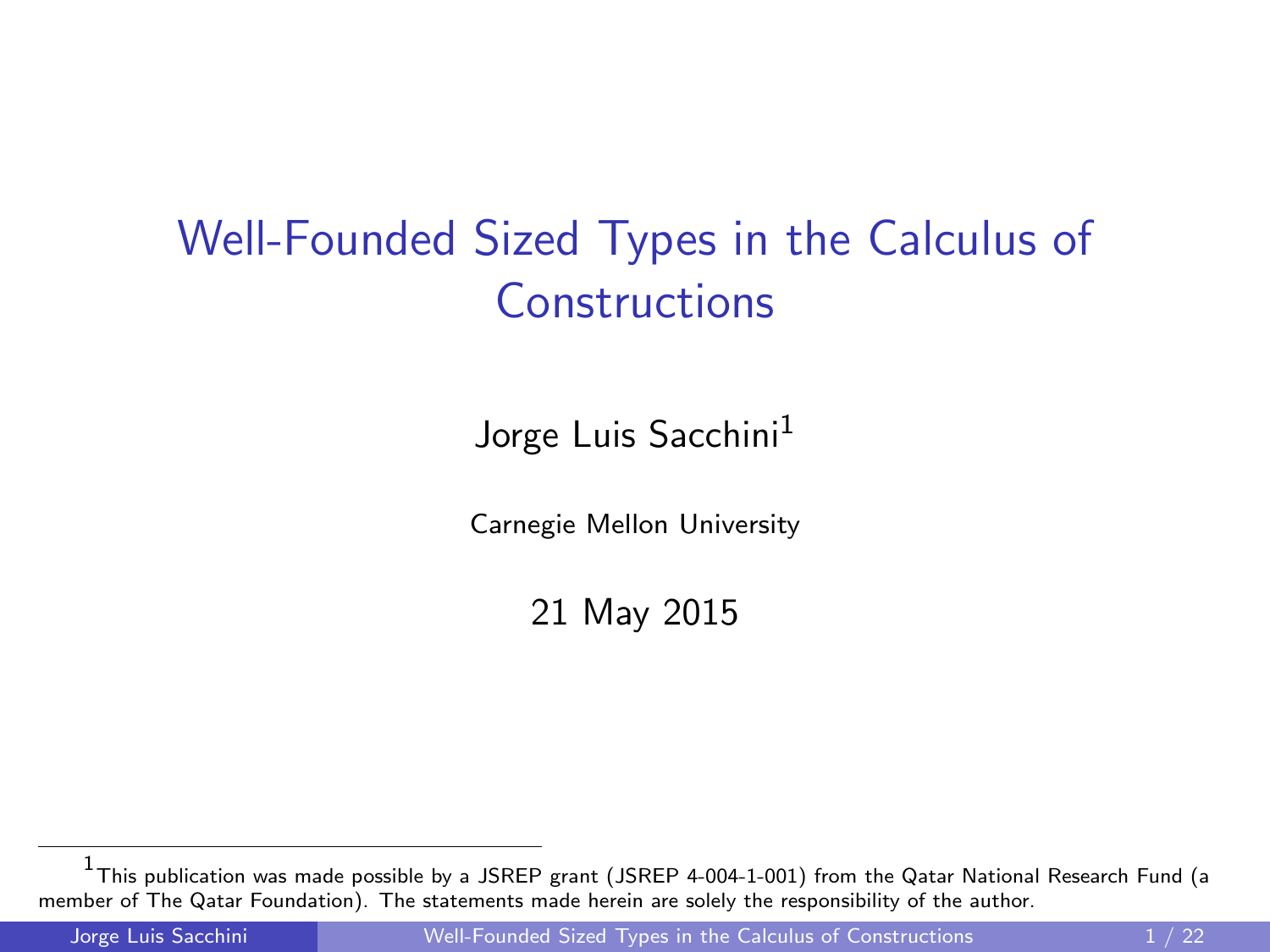### What are sized types?

- (Coinductive) types annotated with size information:  $I\langle s \rangle$
- Used for ensuring termination/productivity: size information tracks size of (co)recursive calls
- Inductive types: upper bound on the size of elements

#### $list\langle s \rangle$  A

$$
E.g. \overbrace{\left[x_1,\ldots,x_n\right]}^{\leq s}
$$

• Coinductive types: lower bound on the number of elements that can be produced

stream $\langle s \rangle$  A

E.g. 
$$
\overbrace{\left[x_1, x_2, \ldots, x_n, \ldots\right]}^{\geq s}
$$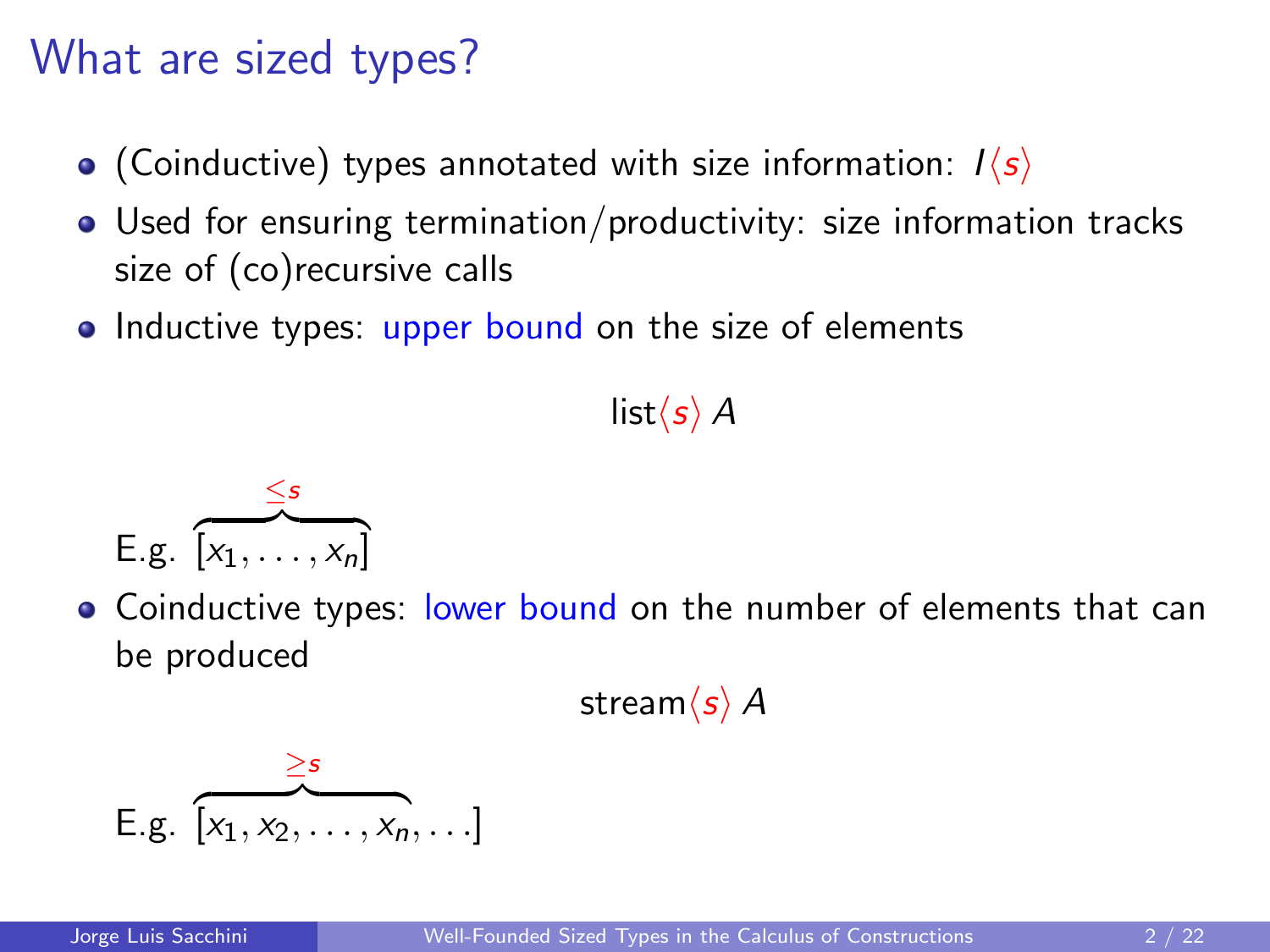## Sized Types vs. Syntactic guards

- Currently, Coq/Agda use syntactic guards to ensure termination/productivity
- Sized types provide several advantages:
	- $\blacktriangleright$  Expressiveness: size information exported in type:

 $nat\langle s \rangle \rightarrow nat\langle s \rangle$ 

- $\blacktriangleright$  Compositionality
- $\blacktriangleright$  Semantically intuitive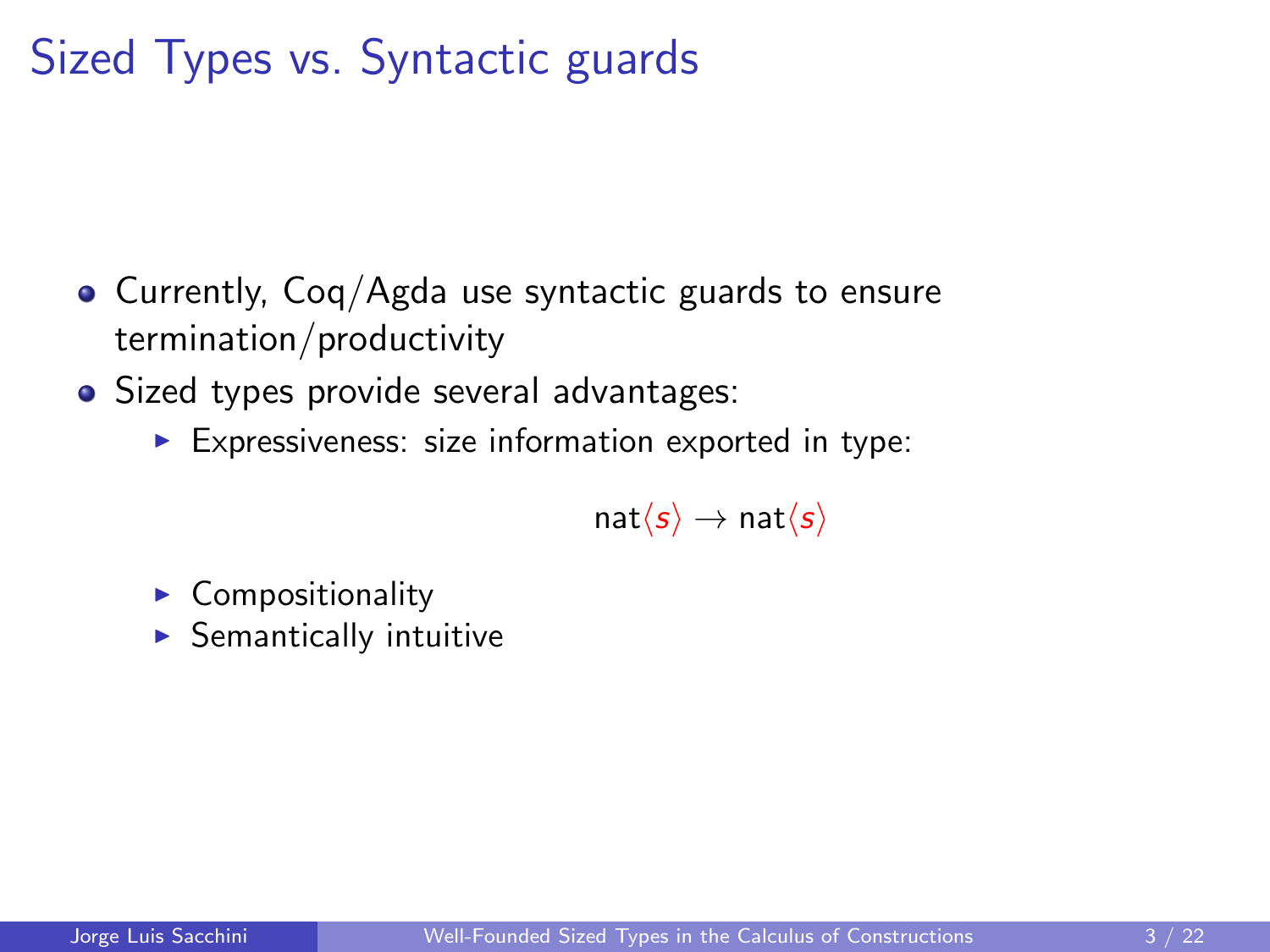## Sized Types for Termination/Productivity

Typing rule:

$$
\dfrac{\Gamma, f : [ \jmath < \imath ] \ T \langle \jmath \rangle \vdash M : T \langle \imath \rangle \qquad \imath \ \ \text{fresh}}{\Gamma \vdash (\mathsf{rec}\ f \ \imath : T \langle \imath \rangle := M) : [\imath ] \ T \langle \imath \rangle}
$$

Example:  $T = nat \rightarrow nat$ 

$$
\dfrac{\Gamma, f:[\jmath<\imath]\operatorname{nat}\langle\jmath\rangle\to\operatorname{nat}\langle\jmath\rangle\vdash M:\operatorname{nat}\langle\imath\rangle\to\operatorname{nat}\langle\imath\rangle}{\Gamma\vdash(\operatorname{rec} f\imath:\operatorname{nat}\langle\imath\rangle\to\operatorname{nat}\langle\imath\rangle:=M):[\imath]\operatorname{nat}\langle\imath\rangle\to\operatorname{nat}\langle\imath\rangle}
$$

Example:  $T =$  stream A

 $Γ, f : [j < i]$  stream $\langle j \rangle$   $A ⊢ M$  : stream $\langle i \rangle$   $A$  $\Gamma \vdash$  (corec f *ι* : stream $\langle i \rangle A := M$ ) :  $[i]$  stream $\langle i \rangle A$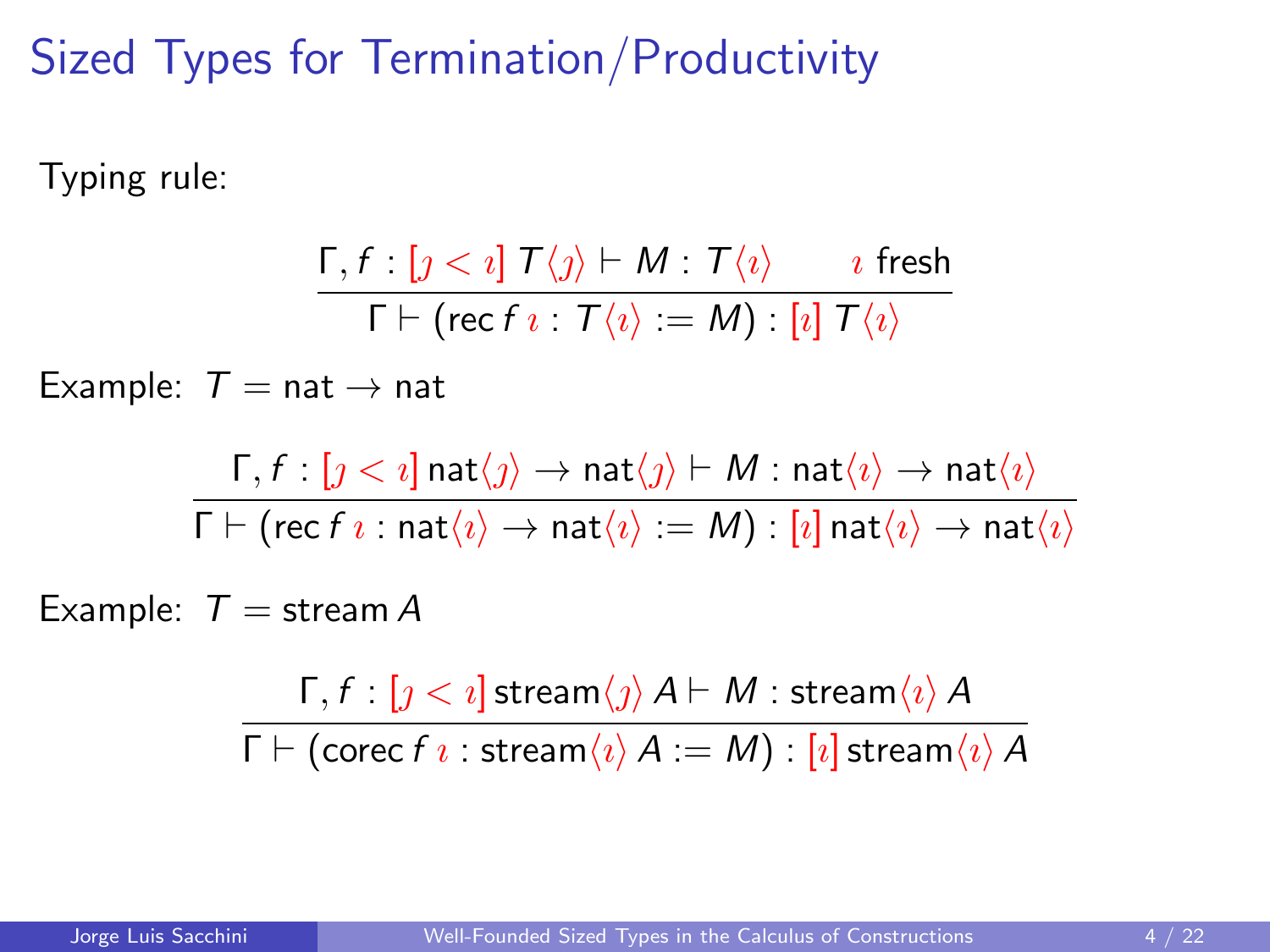### Goal

Accept corecursive definitions that use tail:

$$
\begin{aligned}\n\text{fib} &= \text{cons } 0 \left( \text{cons } 1 \left( \text{sum fib} \left( \text{tail fib} \right) \right) \right) \\
\text{fib} &= 0, 1, 1, 2, 3, 5, \dots\n\end{aligned}
$$

Reject non-productive programs like

 $bad = cons 0 (tail bad)$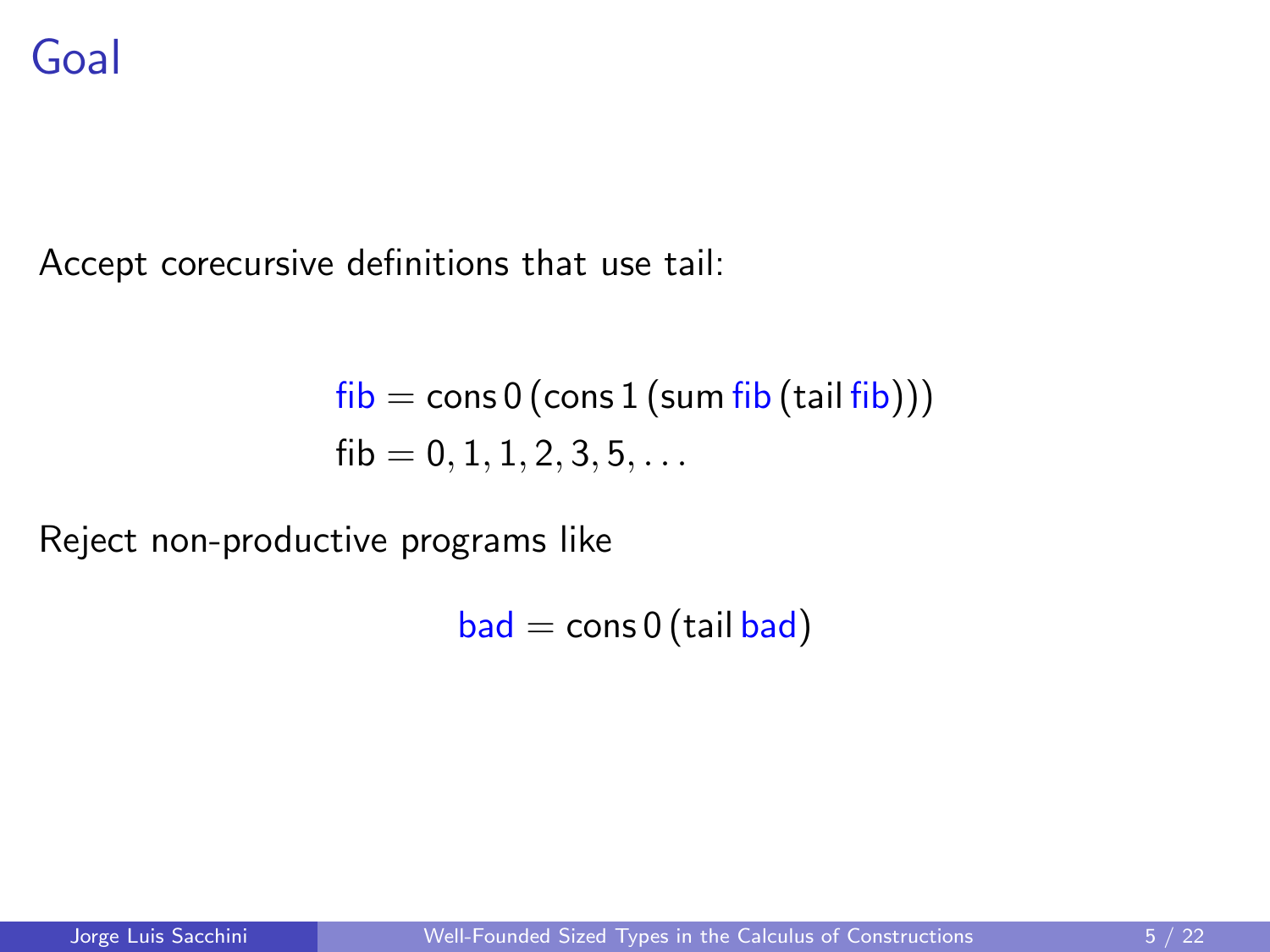## Well-founded sized types

(Abel and Pientka, ICFP 2013)

**•** Size algebra:

$$
s ::= i | \widehat{s} | \infty
$$

**Size contexts:** 

$$
\mathcal{K} ::= \cdot \mid \mathcal{K}, \widehat{\imath} \sqsubseteq s
$$

**Constraints:** 

$$
\mathcal{K} \vdash s \sqsubseteq r
$$

$$
\begin{array}{ccc}\n\overline{K \vdash s \sqsubseteq \hat{s}} & \overline{K \vdash s \sqsubseteq \infty} & \overbrace{\hat{k \vdash s \sqsubseteq s}}^{\hat{i} \sqsubseteq s \in \hat{K}} \\
\frac{K \vdash s \sqsubseteq r'}{K \vdash s \sqsubseteq r} & \overline{K \vdash s \sqsubseteq r} & \overline{K \vdash \hat{s} \sqsubseteq \hat{r}} \\
\overline{K \vdash s \sqsubseteq r} & \overline{K \vdash \hat{s} \sqsubseteq \hat{r}} & \overline{K \vdash s \sqsubseteq r}\n\end{array}
$$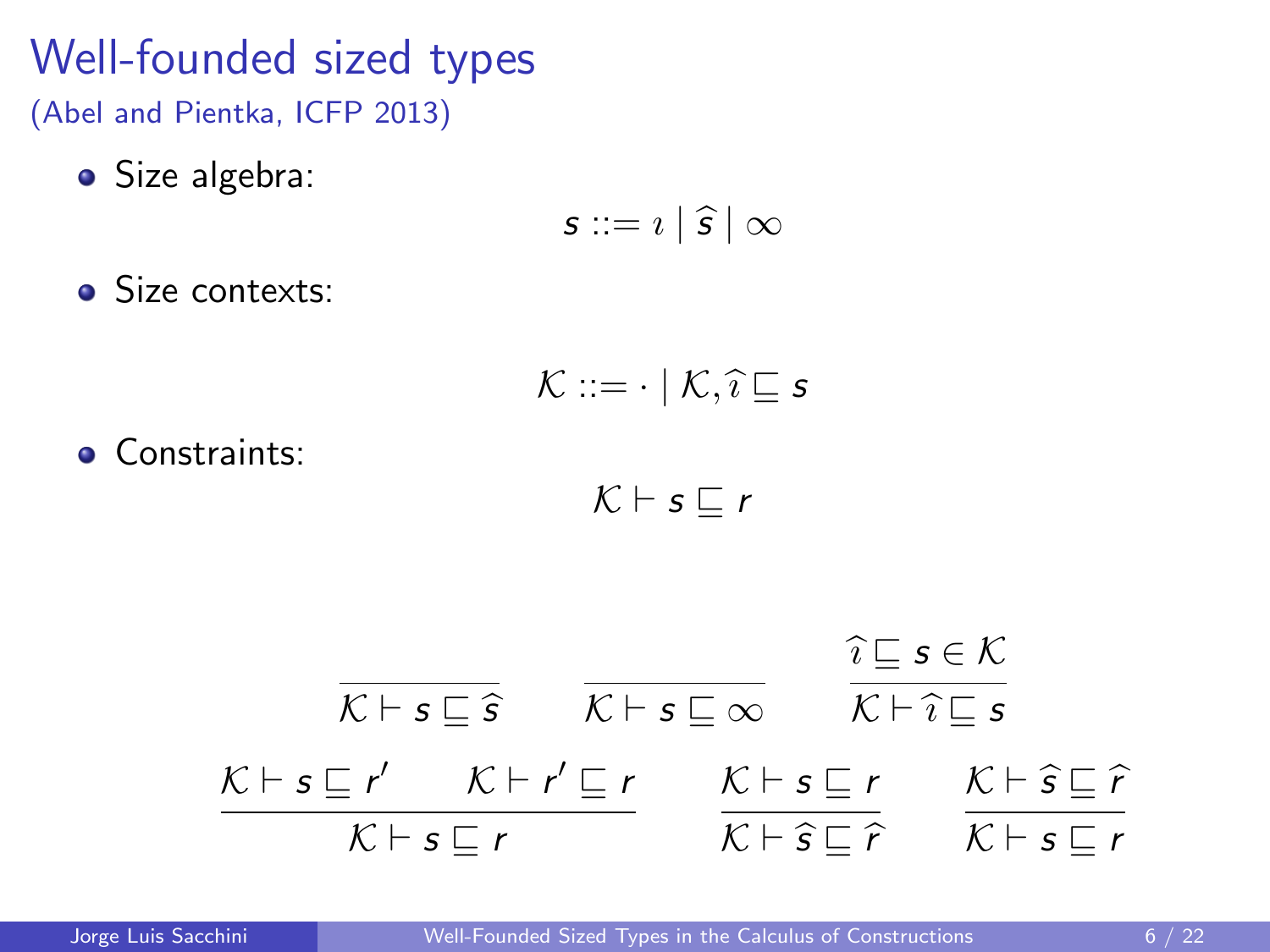## Inductive Types

Defined as in CIC (constructor types, strictly positive, . . .)

Inductive nat :  $Type :=$ | O : nat  $| S : nat \rightarrow nat$ 

Typing judgment:  $\mathcal{K}$ ;  $\Gamma \vdash t : T$ 

$$
\frac{\mathcal{K};\Gamma\vdash t:\text{nat}\langle r\rangle \qquad \mathcal{K}\vdash \widehat{r}\sqsubseteq s}{\mathcal{K};\Gamma\vdash S[r]\ t:\text{nat}\langle s\rangle}
$$

Intuitively:  $\mathsf{nat}\langle \mathsf{s} \rangle \approx \sum_{\imath < \mathsf{s}} \mathsf{nat}\langle \imath \rangle.$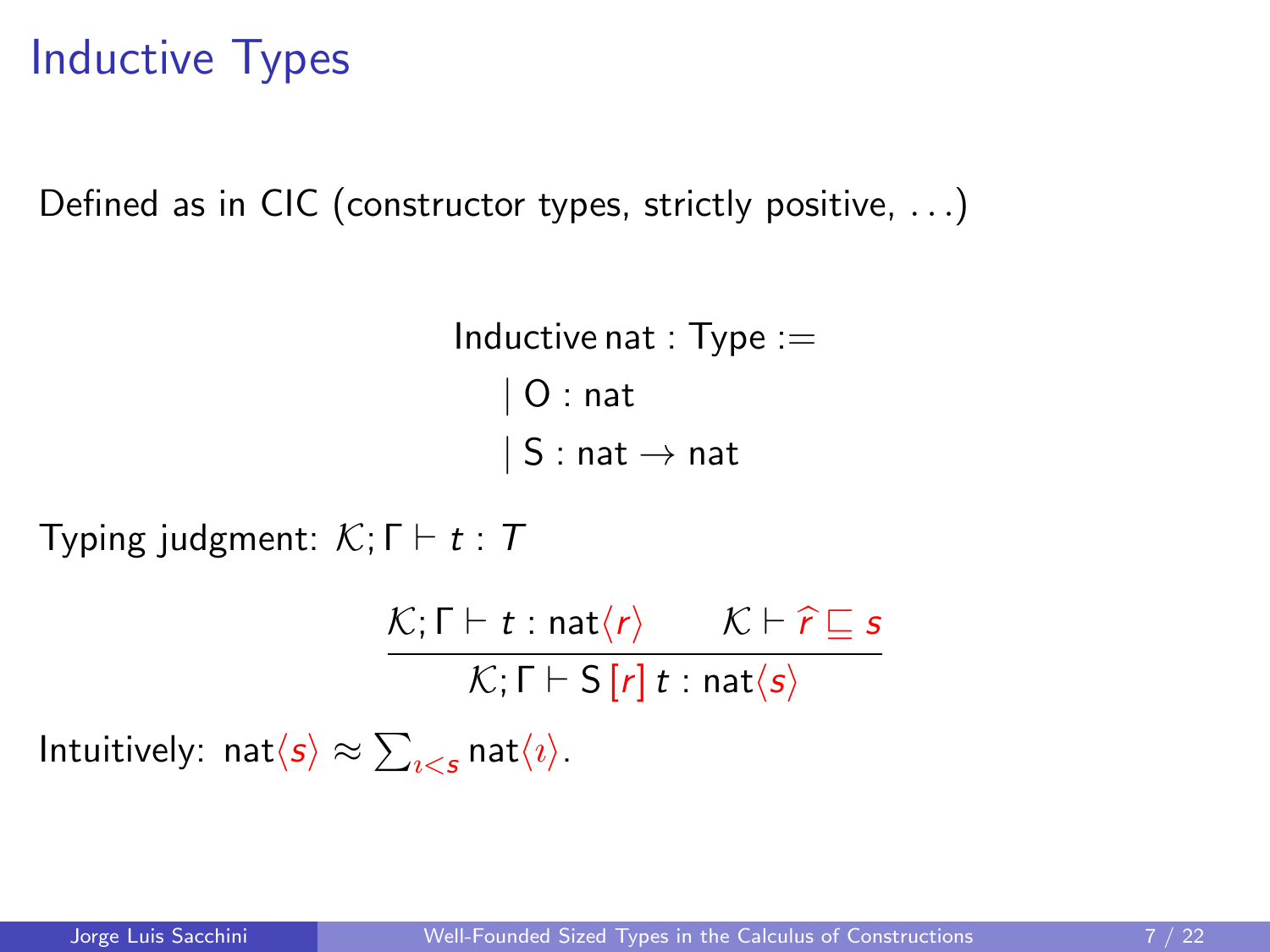## Elimination of inductive types

Typing judgment:  $\mathcal{K}, \Gamma \vdash t : T$ 

$$
\mathcal{K}; \Gamma \vdash t : \text{nat}\langle s \rangle
$$
\n
$$
\mathcal{K}; \widehat{\kappa} \sqsubseteq s; \Gamma \vdash u_1 : U \qquad \mathcal{K}, \widehat{\kappa} \sqsubseteq s; \Gamma, x : \text{nat}\langle \kappa \rangle \vdash u_2 : U \qquad \kappa \notin SV(u_i)
$$
\n
$$
\mathcal{K}; \Gamma \vdash (\text{case } t \text{ of } O[\kappa] \Rightarrow u_1; S[\kappa] \times \Rightarrow u_2) : U
$$

Example: addition

rec plus  $i(x : \text{nat}(i))(y : \text{nat})$ : nat := case x of  $| O[k] \Rightarrow y$  $| S[\kappa] x \Rightarrow S(\text{plus}[\kappa] x y)$  ( $\widehat{\kappa} \sqsubseteq i$ )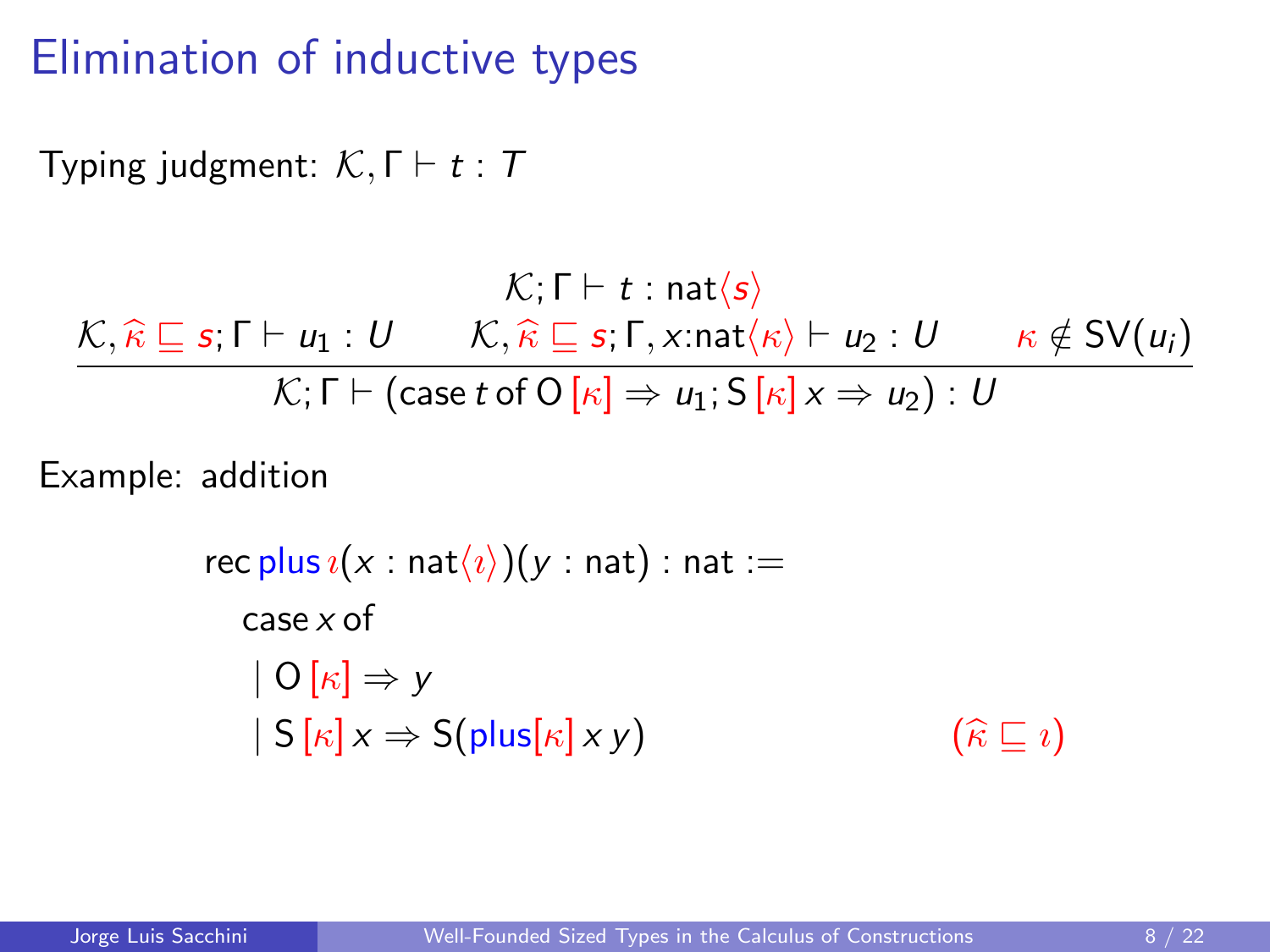## Example

```
log2 0 = 0log2 (S_0) = 0log2 (S (S n)) = S (log2 (S (half n)))
```

```
half : [i] nat\langle i \rangle \rightarrow nat\langle i \ranglerec \log 2 i(x : \text{nat}(i)) : nat\langle i \rangle :=case x of
      | O[k] \Rightarrow O[k]|\mathsf{S}[\kappa]\mathsf{x} \Rightarrow \mathsf{case}\,\mathsf{x} of (\widehat{\kappa}\sqsubset \mathsf{z})| O[\eta] \Rightarrow O[\eta]|S[j]x' \Rightarrow S[\kappa](\log 2[\kappa](S[j](\mathsf{half}[j]x'))) (\widehat{j} \sqsubseteq \kappa, \widehat{\kappa} \sqsubseteq i)
```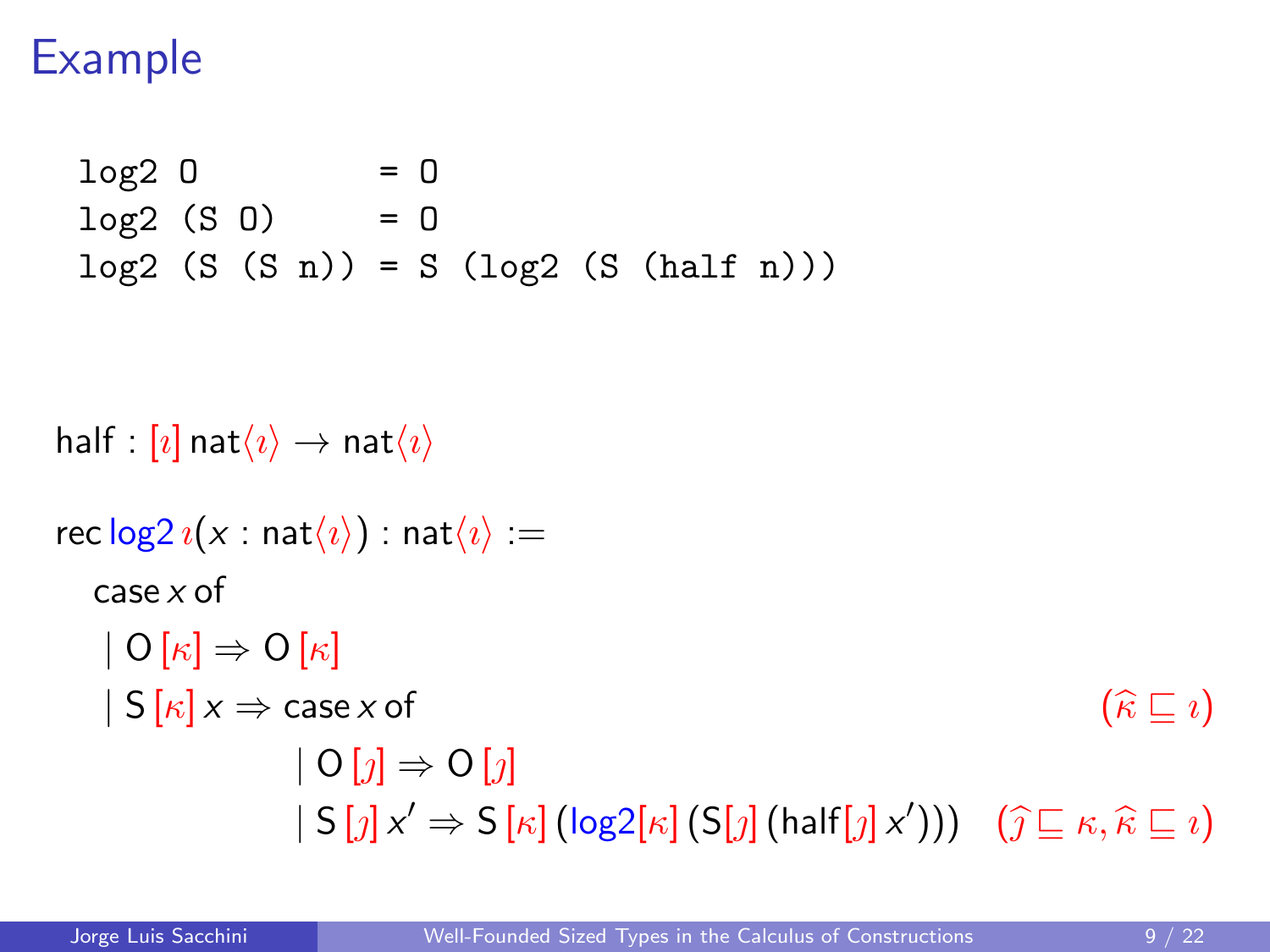# (Co)inductive Types

CoInductive stream  $(A : Type) : Type :=$  $\cos : A \times \text{stream } A \rightarrow \text{stream } A$ 

$$
\frac{\mathcal{K}, \hat{\imath} \sqsubseteq s; \Gamma \vdash t : A \qquad \mathcal{K}, \hat{\imath} \sqsubseteq s; \Gamma \vdash u : \text{stream}\langle \imath \rangle A \qquad \imath \notin SV(u)}{\mathcal{K}; \Gamma \vdash \text{cons}\langle \imath, \langle t, u \rangle \rangle : \text{stream}\langle s \rangle A}
$$

Intuitively:  $\mathsf{stream}\langle \imath \rangle\, A \approx \prod_{\imath < s} \mathsf{stream}\langle \imath \rangle\, A$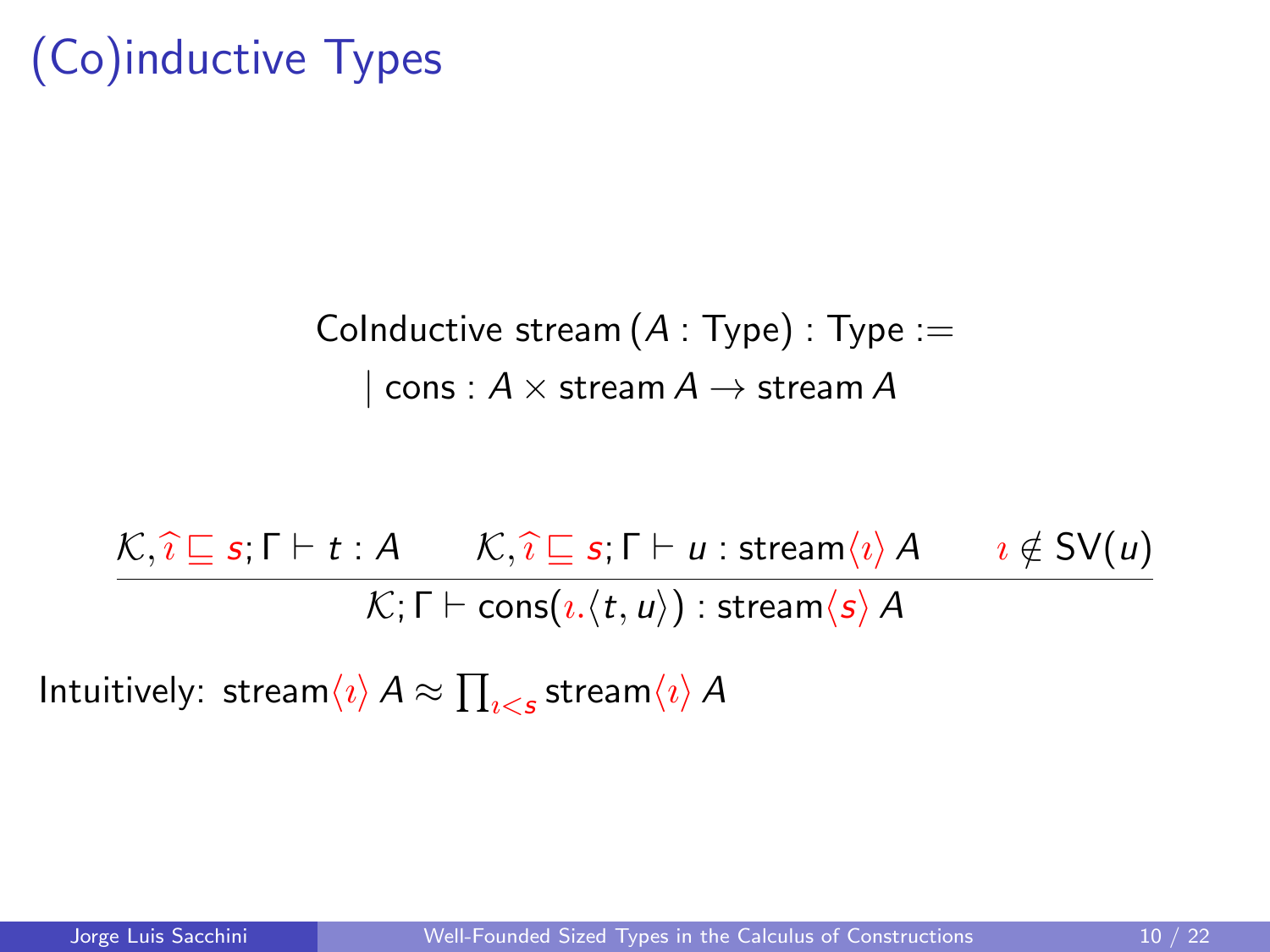## Elimination of coinductive types

Size application:

$$
\frac{\mathcal{K}; \Gamma \vdash t : \text{stream}\langle s \rangle \, A \qquad \mathcal{K} \vdash \hat{r} \sqsubseteq s}{\mathcal{K}; \Gamma \vdash t \, \{r\} : A \times \text{stream}\langle r \rangle \, A}
$$

Case analysis:

 $\mathcal{K}; \Gamma \vdash t : \text{stream}\langle s \rangle A \qquad \mathcal{K} \vdash \hat{r} \sqsubseteq s \qquad \mathcal{K}; \Gamma, x : A, y : \text{stream}\langle r \rangle A \vdash u : U$  $\mathcal{K};$  Γ  $\vdash$  (case t {r} of cons x y  $\Rightarrow$  u) : U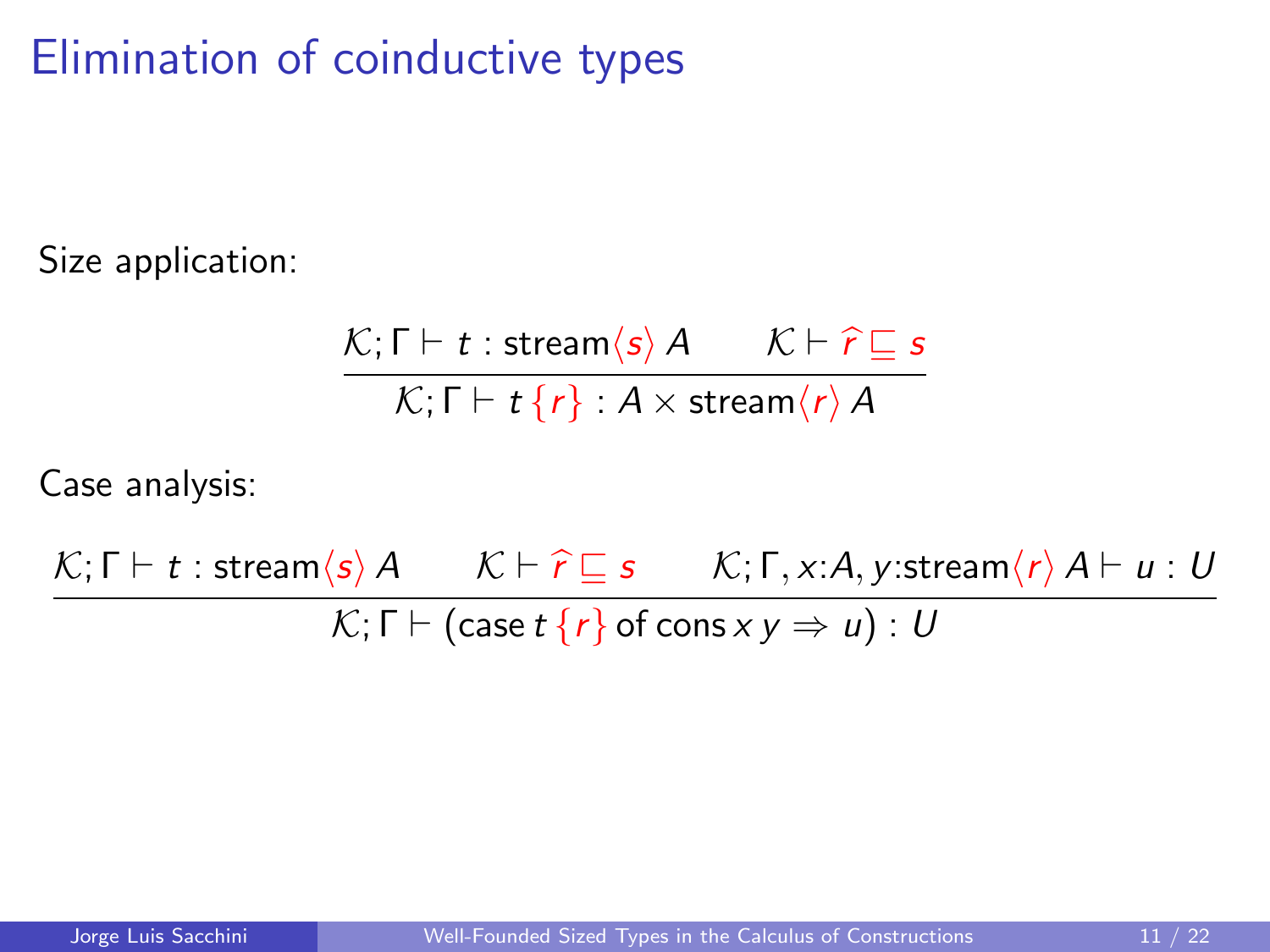## (Co)inductive Types

Example:

sum :  $[i]$  stream $\langle i \rangle$  nat  $\rightarrow$  stream $\langle i \rangle$  nat  $\rightarrow$  stream $\langle i \rangle$  nat tail[r] : stream $\langle s \rangle$  nat  $\rightarrow$  stream $\langle r \rangle$  nat (if  $\hat{r} \sqsubseteq s$ ) corec fib  $\imath$  : stream $\langle \imath \rangle$  nat :=  $\text{cons}(p,(0,\text{cons}(\kappa,(1,\text{sum}[\kappa]\text{fib}[\kappa]\text{ (tail}[\kappa]\text{fib}[\jmath])))))$   $(\widehat{\kappa}\sqsubseteq \jmath,\widehat{\jmath}\sqsubseteq \imath)$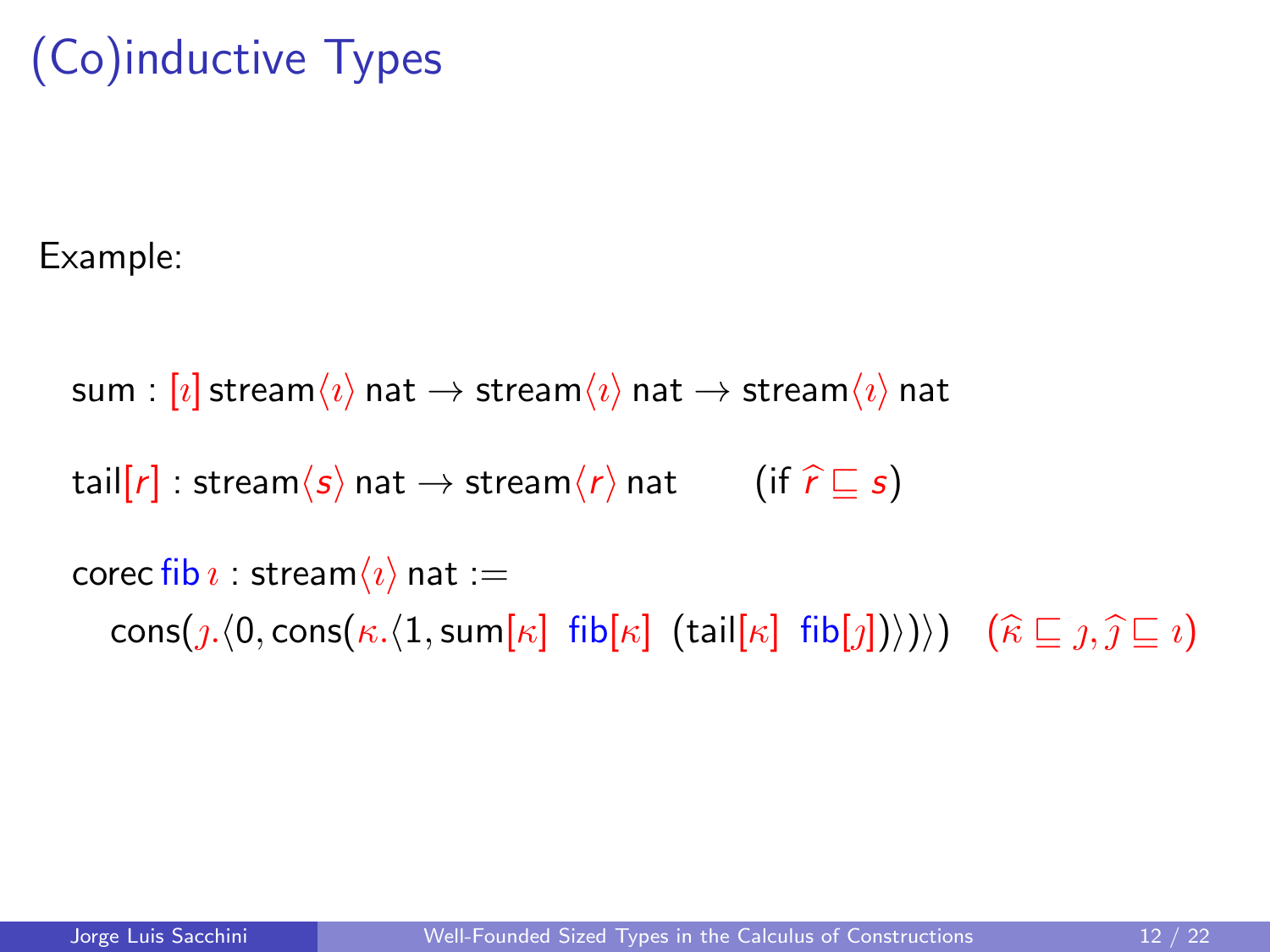Unfolding of (co)recursive definitions needs to be restricted:

$$
(\mathsf{rec}\, f := t) \to t[\mathsf{rec}\, f := t/f]
$$

- How do we evaluate (co) recursive definitions?
- Strongly normalizing on open terms (decidability of conversion)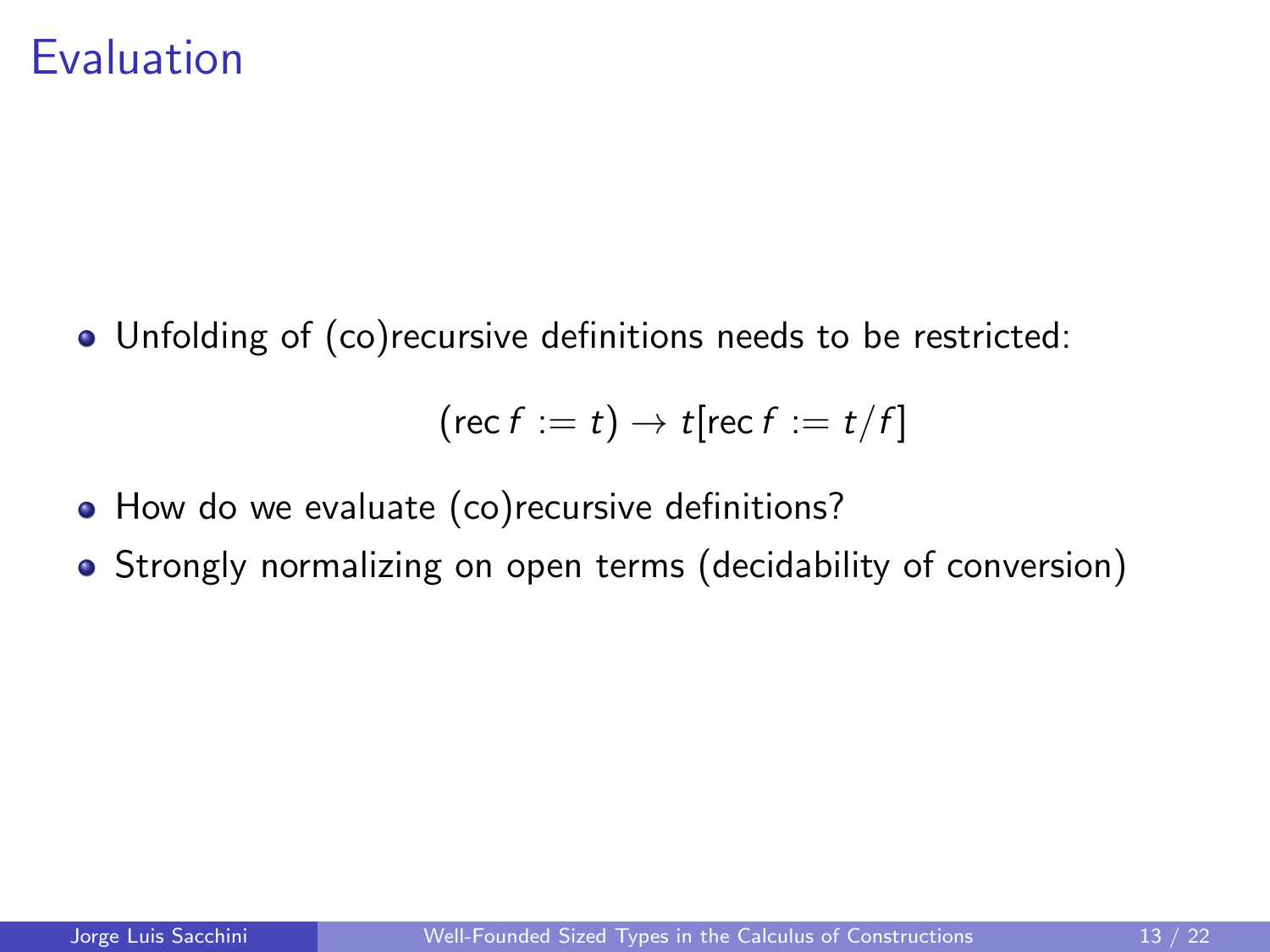Idea 1: use Coq evaluation rules

Recursive definitions are unfolded when the recursive argument (given by struct) is in constructor form:

$$
(\mathsf{rec}\, f := t)\,\vec{u}\,(\mathsf{C}\,\vec{a}) \to t[\mathsf{rec}\, f := t/f]\,\vec{u}\,(\mathsf{C}\,\vec{a})
$$

Counterexample:

$$
\begin{aligned}\n\text{rec}\log 2 (x : \text{nat}) : \text{nat} &:= \\
\text{case } x \text{ of} \\
| \text{O} &\Rightarrow \text{O} \\
| Sx &\Rightarrow \text{case } x \text{ of} \\
| \text{O} &\Rightarrow \text{O} \\
| Sx' &\Rightarrow S(\log 2(S(\text{half } x'))))\n\end{aligned}
$$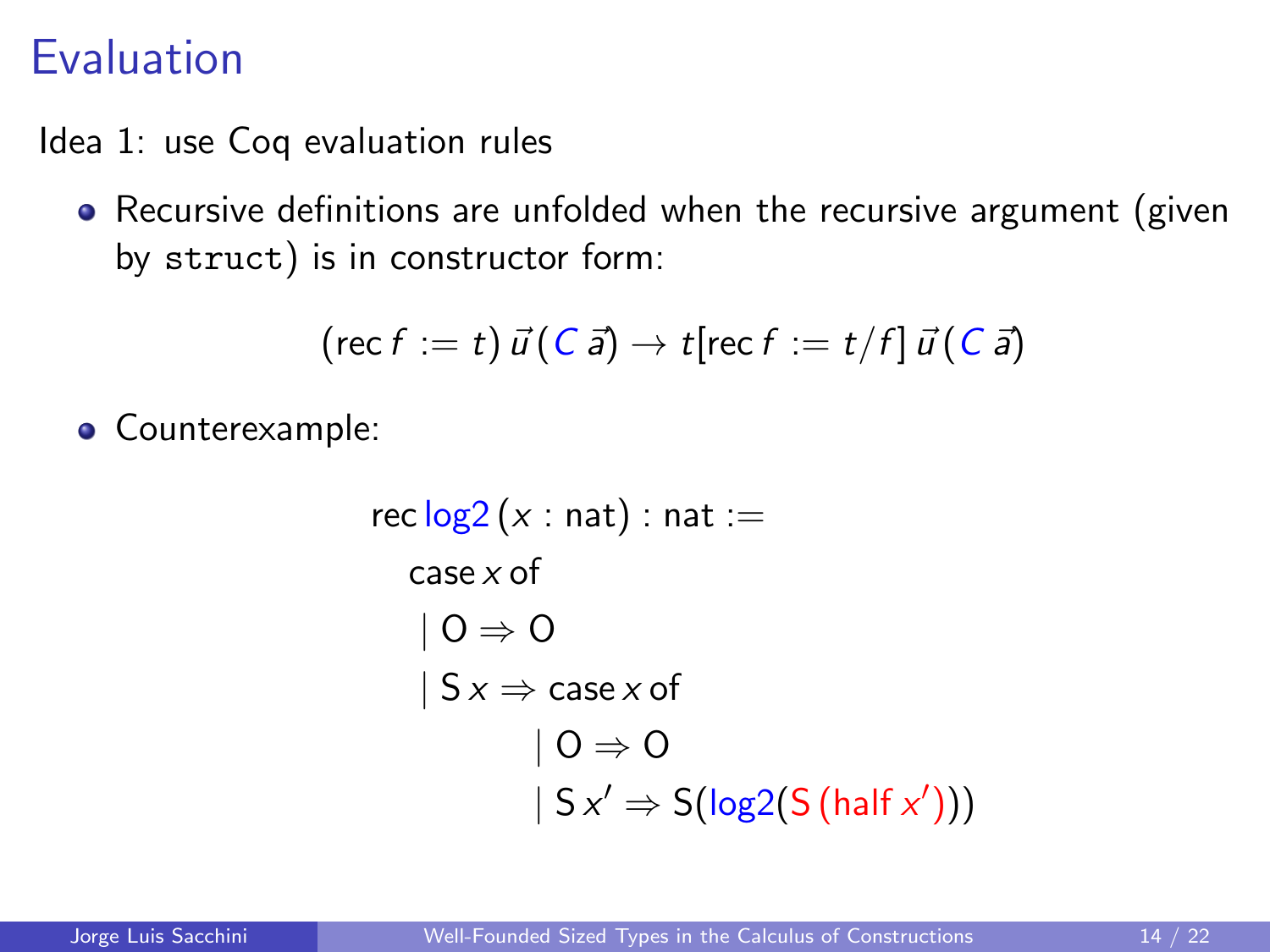Idea 1: use Coq evaluation rules

Corecursive definitions are unfolded inside case analysis:

case (corec  $f := t$ )  $\vec{u}$  of  $\ldots \rightarrow$  case  $t$ [corec  $f := t/f$ ]  $\vec{u}$  of  $\ldots$ 

**•** Counterexample:

tail fib  $\rightarrow$  cons 0 (cons 1 (sum fib (tail fib)))  $\rightarrow$  cons 0 (cons 1 (sum fib (cons 1 (sum fib (tail fib)))))  $\rightarrow \ldots$ 

• Furthermore: it does not satisfy SR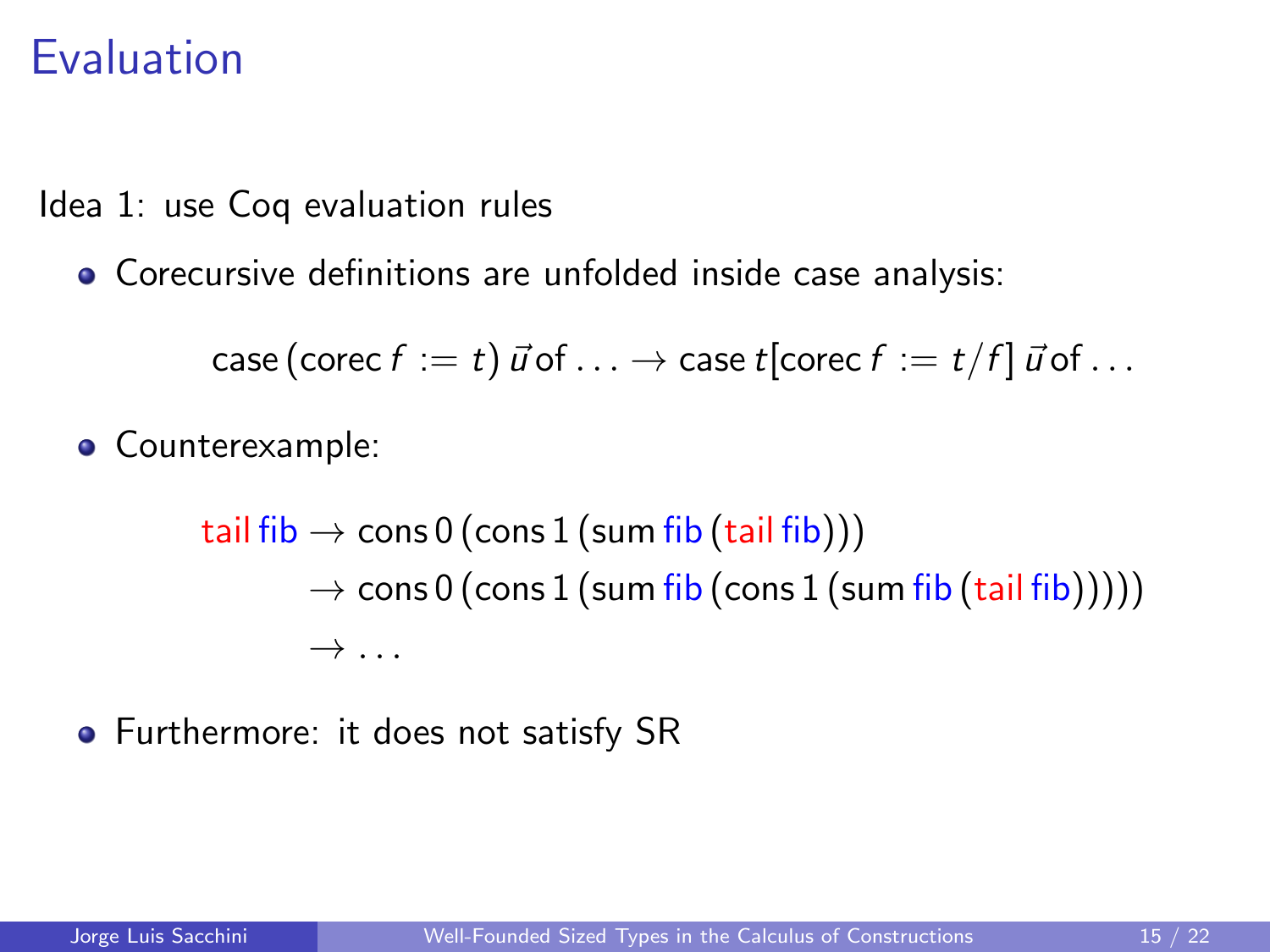Idea 2: reduce only on known sizes

$$
(\mathsf{rec}\, f := t)[\infty] \to t[\mathsf{rec}\, f := t/f]
$$

- Satisfies SR, SN
- Sizes get in the way of proofs (cumbersome)
- Size inference is hopeless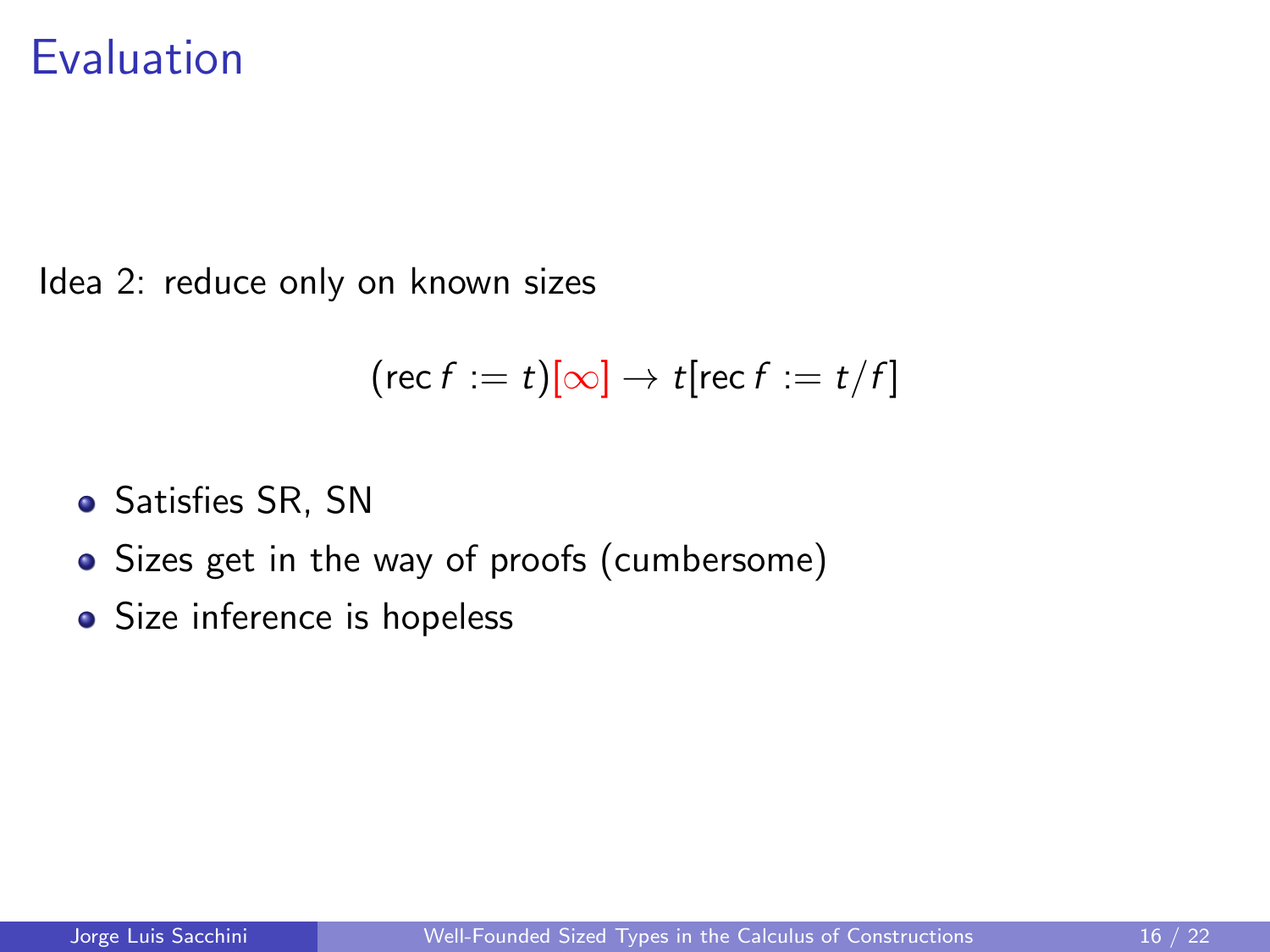Idea 3: guarded unfolding

• Every (co) recursive call is guarded by a size:

$$
\begin{aligned}\n\text{recf } i: \ldots &:= \ldots \text{case } t \text{ of} \\
|C[\kappa] \vec{x} \Rightarrow \ldots f[\kappa] \ldots \qquad \widehat{\kappa} \sqsubseteq i\n\end{aligned}
$$

Example:

rec plus  $\iota(x : \text{nat}(i))(y : \text{nat})$ : nat := case x of  $| O[k] \Rightarrow y$  $|S[\kappa] x \Rightarrow S(\text{plus}[\kappa] x y)$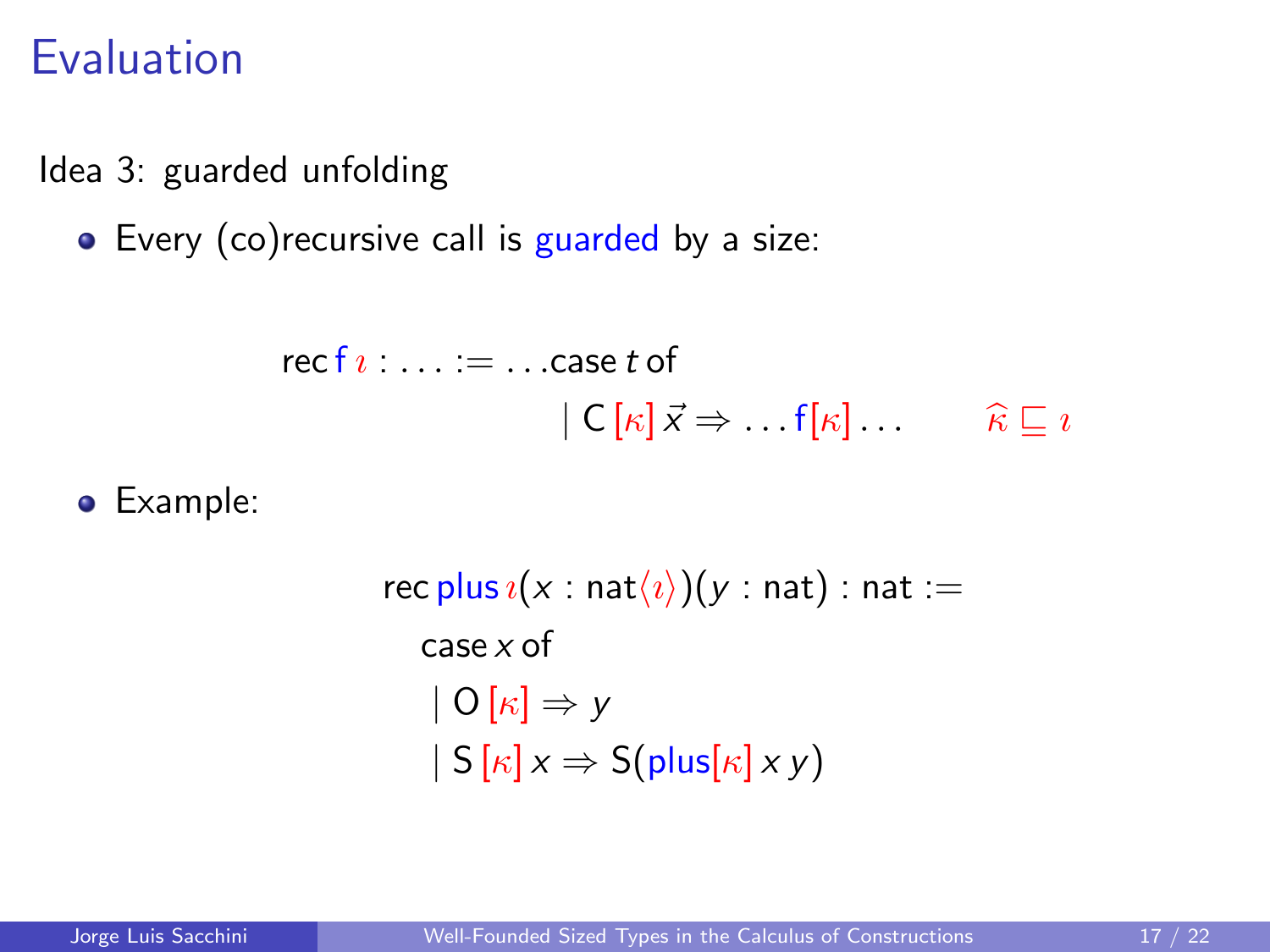Idea 3: guarded unfolding

• Every (co) recursive call is guarded by a size:

 $\operatorname{corecf} i : \ldots := \ldots$  $\cos(\kappa \cdot ( \dots f[\kappa] \dots ) \qquad \widehat{\kappa} \sqsubseteq i$ 

Example:

corec fib  $\imath$  : stream $\langle \imath \rangle$  nat := cons( $\mathcal{L}(0, \text{cons}(\kappa, \langle 1, \text{sum}[\kappa] \text{fib}[\kappa](\text{tail}[\kappa] \text{fib}[\jmath])\rangle))$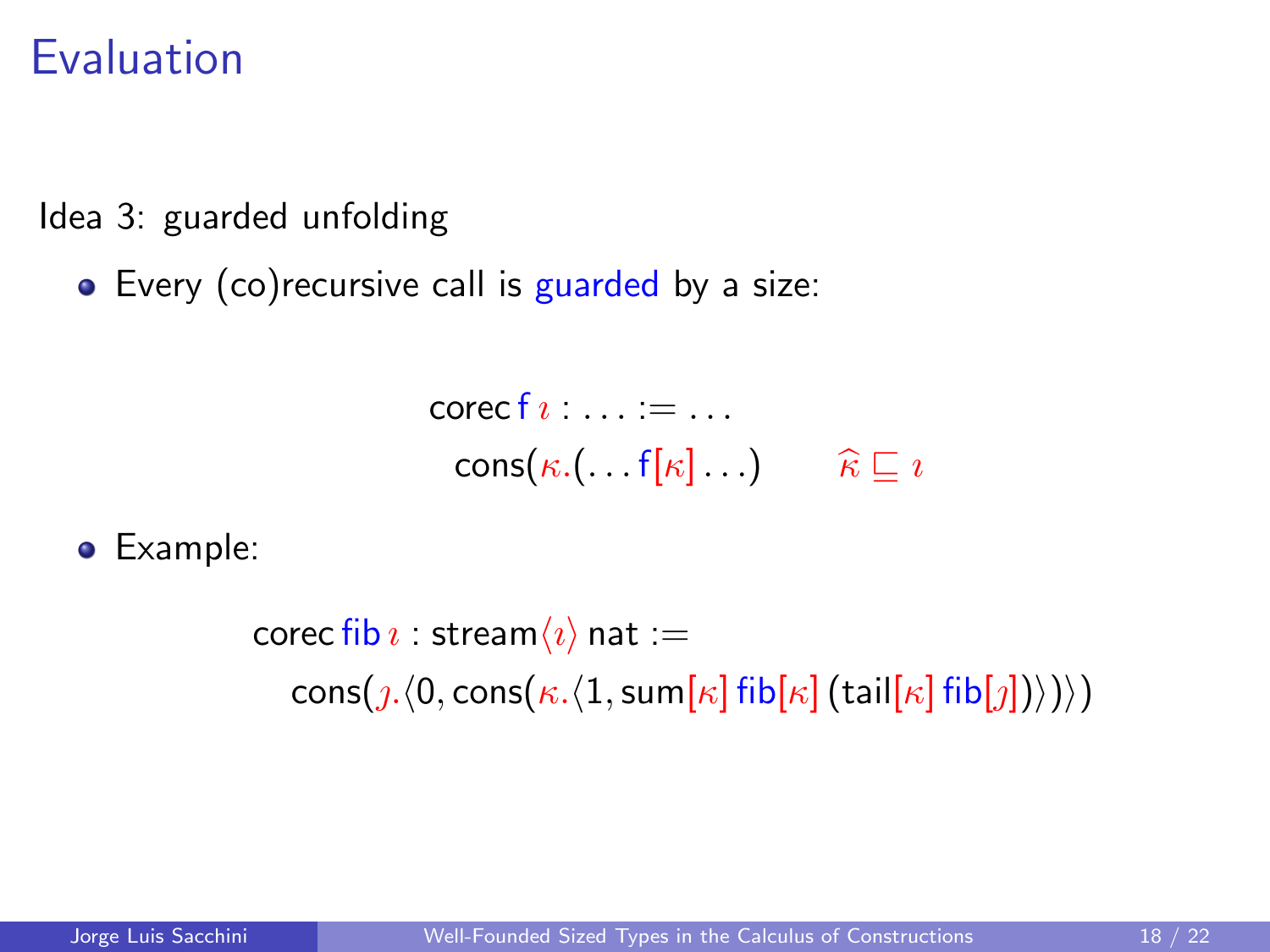- Idea 3: guarded unfolding
	- Introduce blocked (co)recursive function:

 $t ::= \ldots | \text{ } \text{frac } f \imath \Delta : T := t$ 

• Unfolding blocks (co)recursive calls:

$$
(\mathsf{rec}\, f := t) \to t[\uparrow \mathsf{rec}\, f := t/f]
$$

Example:

plus 
$$
\rightarrow \lambda(x y : \text{nat}).\text{case } x \text{ of}
$$
  
\n $| O[k] \Rightarrow y$   
\n $| S[k]x \Rightarrow S((\uparrow \text{rec plus} ...)[k]xy)$ 

Reducing case analysis unblocks recursive calls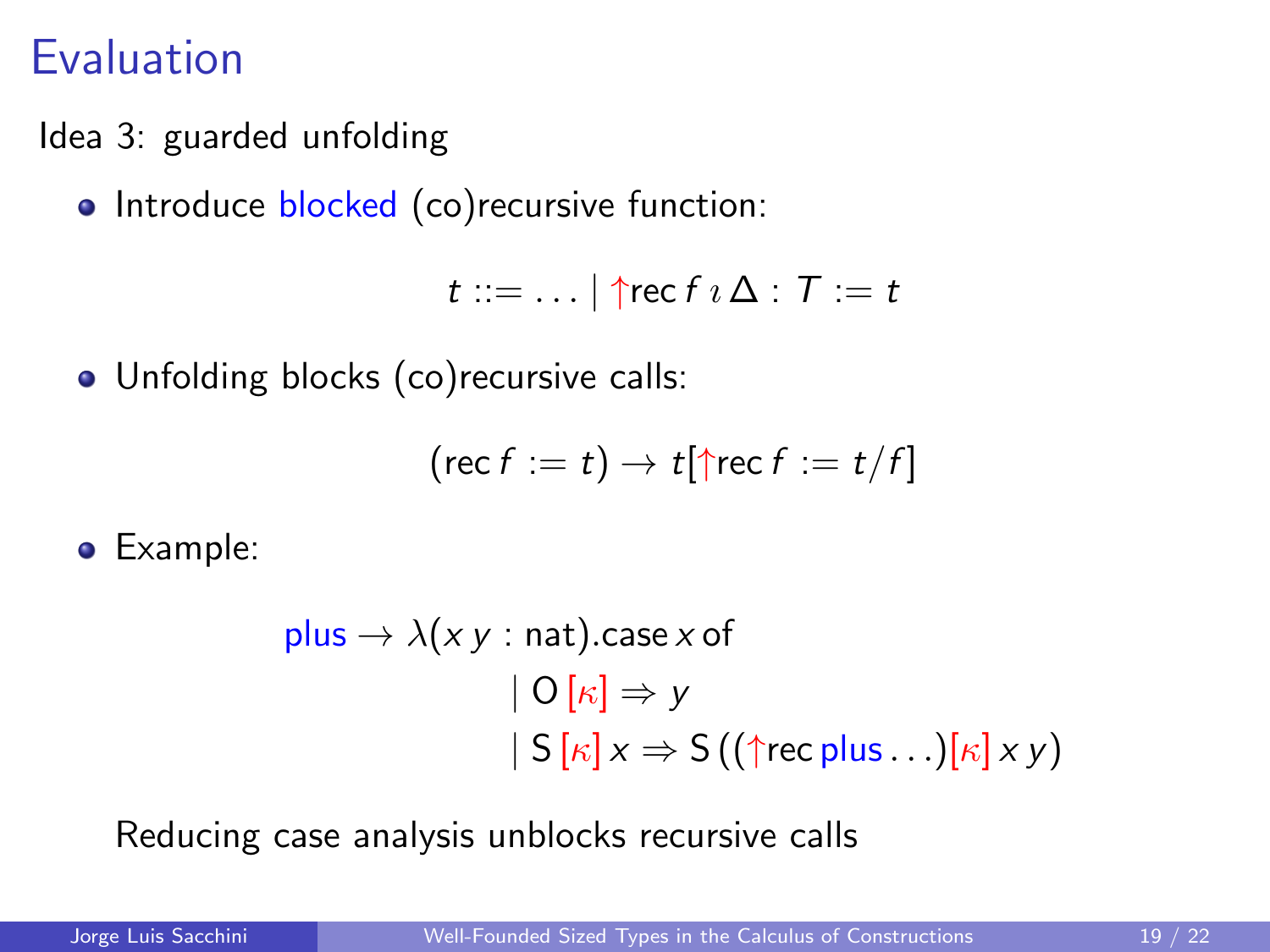```
Idea 3: guarded unfolding
Unfolding blocks (co)recursive calls:
```

$$
(\mathsf{corec}\, f := t) \to t[\uparrow \mathsf{corec}\, f := t/f]
$$

Example:

$$
\begin{array}{c}\n\text{fib} \rightarrow \text{cons}(j. \langle 0, \text{cons}(\kappa. \langle 1, \text{sum}(\uparrow(\text{core}\, \text{fib} \dots)[\kappa])\rangle) \\
\qquad \qquad (\text{tail}(\uparrow(\text{core}\, \text{fib} \dots)[j]))\rangle)\n\end{array}
$$

Size application unblocks corecursive calls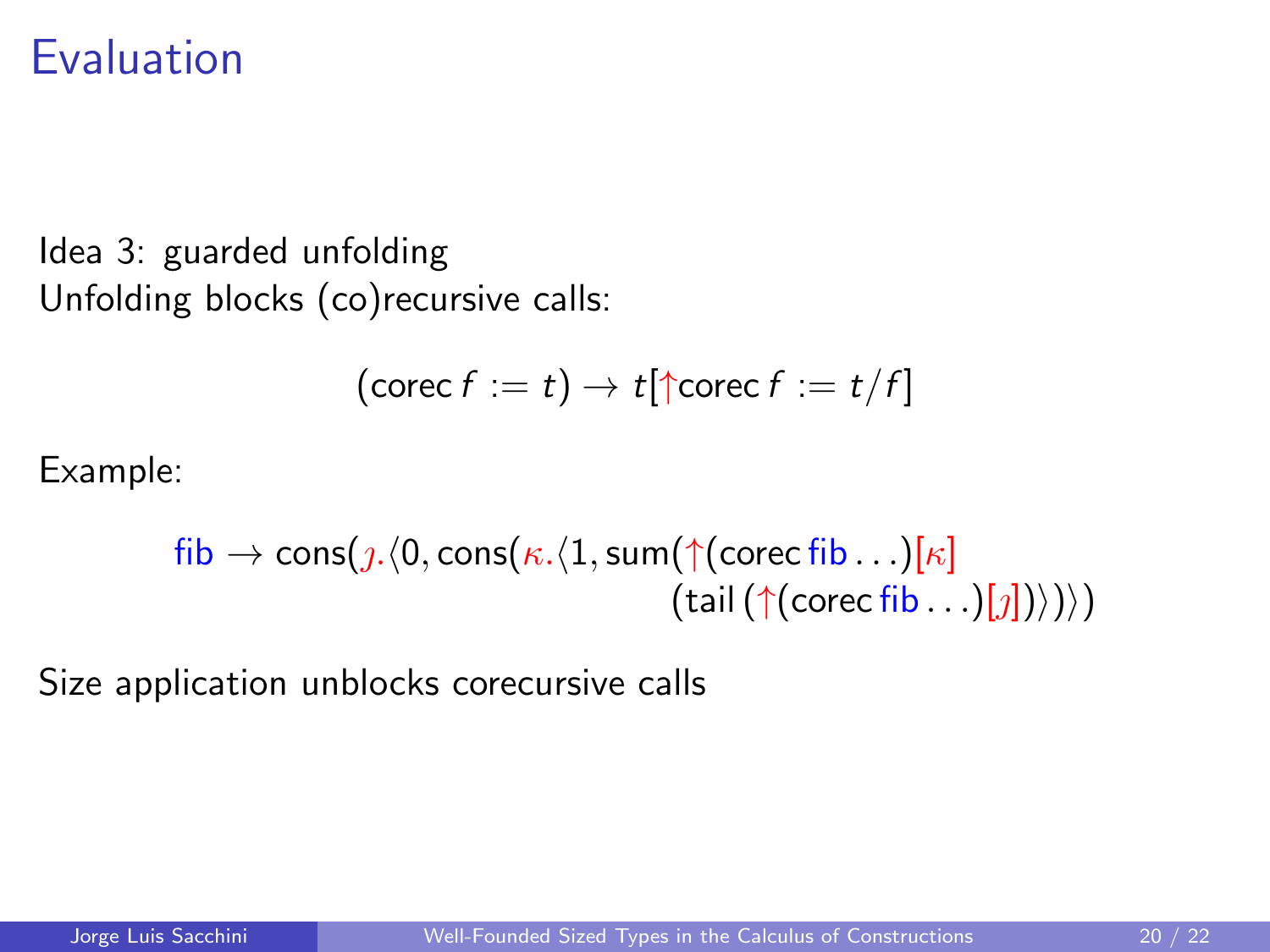### Current state

- Metatheory developed for ∞-reduction
	- $\triangleright$  SR (standard proof)
	- **F** SN (based on A-set model)
- Metatheory partially developed for guarded reduction
	- $\triangleright$  SR (standard proof)
- Size-inference implemented using guarded reduction (slow)
- More details at

<http://www.qatar.cmu.edu/~sacchini/well-founded/>